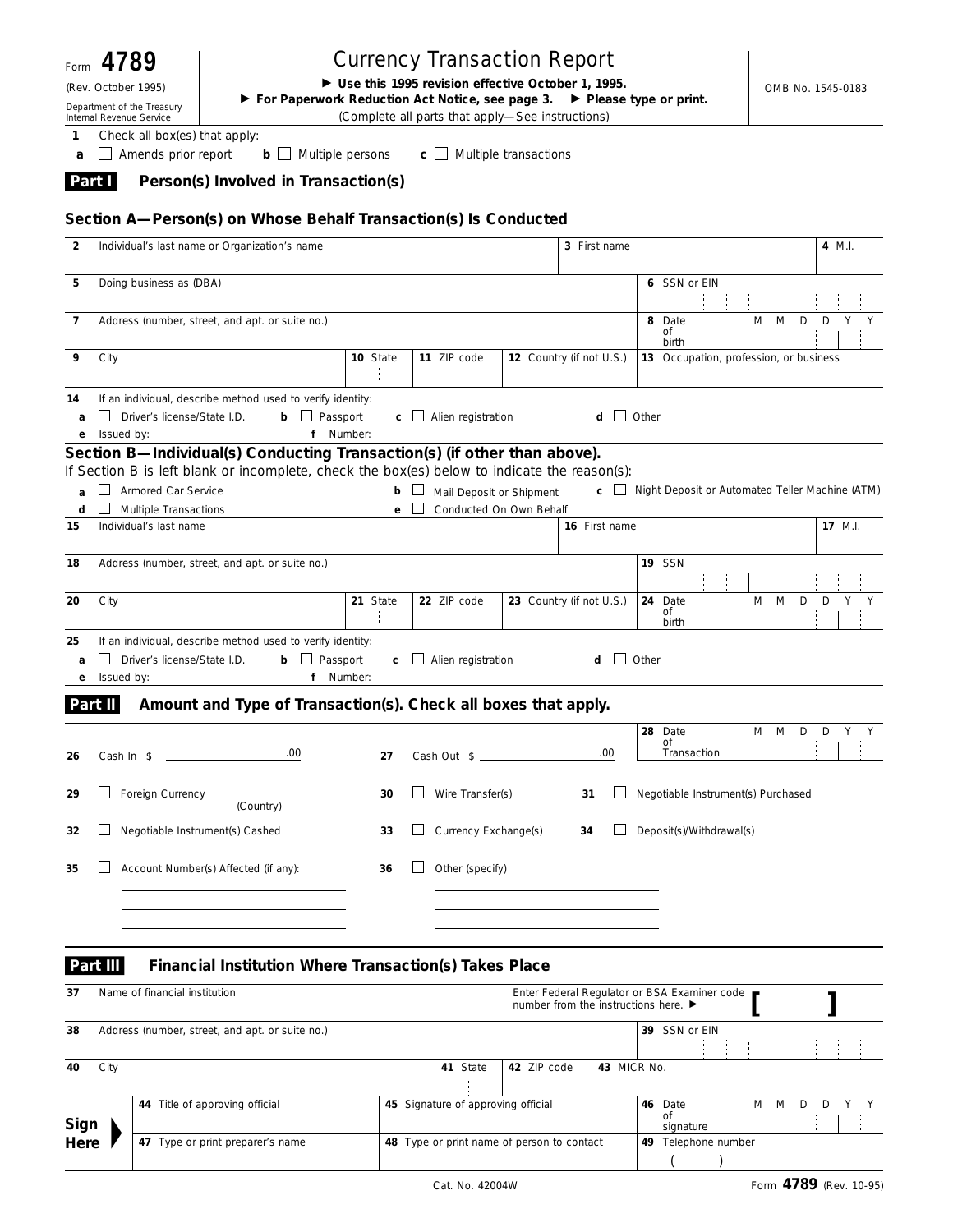# **Multiple Persons**

*( Complete applicable parts below if box 1b on page 1 is checked. )*

#### **Person(s) Involved in Transaction(s) Part I**

# **Section A—Person(s) on Whose Behalf Transaction(s) Is Conducted**

| 2 | Individual's last name or Organization's name   |          |             | 3 First name             |                                        |              |  |  |                                    |  | 4 M.I. |  |
|---|-------------------------------------------------|----------|-------------|--------------------------|----------------------------------------|--------------|--|--|------------------------------------|--|--------|--|
| 5 | Doing business as (DBA)                         |          |             |                          |                                        | 6 SSN or EIN |  |  | <b>End of the End of the State</b> |  |        |  |
|   | Address (number, street, and apt. or suite no.) |          |             |                          |                                        |              |  |  |                                    |  |        |  |
|   | City                                            | 10 State | 11 ZIP code | 12 Country (if not U.S.) | 13 Occupation, profession, or business |              |  |  |                                    |  |        |  |

Driver's license/State I.D. **14** If an individual, describe method used to verify identity:

# **Section B—Individual(s) Conducting Transaction(s) (if other than above).**

| 15 | Individual's last name                          |          |             | <b>16</b> First name     |               |                 |  |                      | 17 M.I. |  |
|----|-------------------------------------------------|----------|-------------|--------------------------|---------------|-----------------|--|----------------------|---------|--|
| 18 | Address (number, street, and apt. or suite no.) |          |             |                          | <b>19 SSN</b> |                 |  |                      |         |  |
| 20 | City                                            | 21 State | 22 ZIP code | 23 Country (if not U.S.) |               | and the control |  | and the state of the |         |  |
| 25 |                                                 |          |             |                          |               |                 |  |                      |         |  |

**25**

#### **Person(s) Involved in Transaction(s) Part I**

# **Section A—Person(s) on Whose Behalf Transaction(s) Is Conducted**

| 2   | Individual's last name or Organization's name<br>3 First name |  |  |  |  |  |              |                                        |  |  |  |  |  |  |  |  |
|-----|---------------------------------------------------------------|--|--|--|--|--|--------------|----------------------------------------|--|--|--|--|--|--|--|--|
| 5.  | Doing business as (DBA)                                       |  |  |  |  |  | 6 SSN or EIN |                                        |  |  |  |  |  |  |  |  |
|     | Address (number, street, and apt. or suite no.)               |  |  |  |  |  |              |                                        |  |  |  |  |  |  |  |  |
|     | 12 Country (if not U.S.)<br>11 ZIP code<br>10 State<br>City   |  |  |  |  |  |              | 13 Occupation, profession, or business |  |  |  |  |  |  |  |  |
| . . |                                                               |  |  |  |  |  |              |                                        |  |  |  |  |  |  |  |  |

**14**

# **Section B—Individual(s) Conducting Transaction(s) (if other than above).**

| 15 | Individual's last name                          |          |             | 16 First name            |               |  |  |  | $17$ M.I. |  |
|----|-------------------------------------------------|----------|-------------|--------------------------|---------------|--|--|--|-----------|--|
| 18 | Address (number, street, and apt. or suite no.) |          |             |                          | <b>19 SSN</b> |  |  |  |           |  |
| 20 | City                                            | 21 State | 22 ZIP code | 23 Country (if not U.S.) |               |  |  |  |           |  |
|    |                                                 |          |             |                          |               |  |  |  |           |  |
| 25 |                                                 |          |             |                          |               |  |  |  |           |  |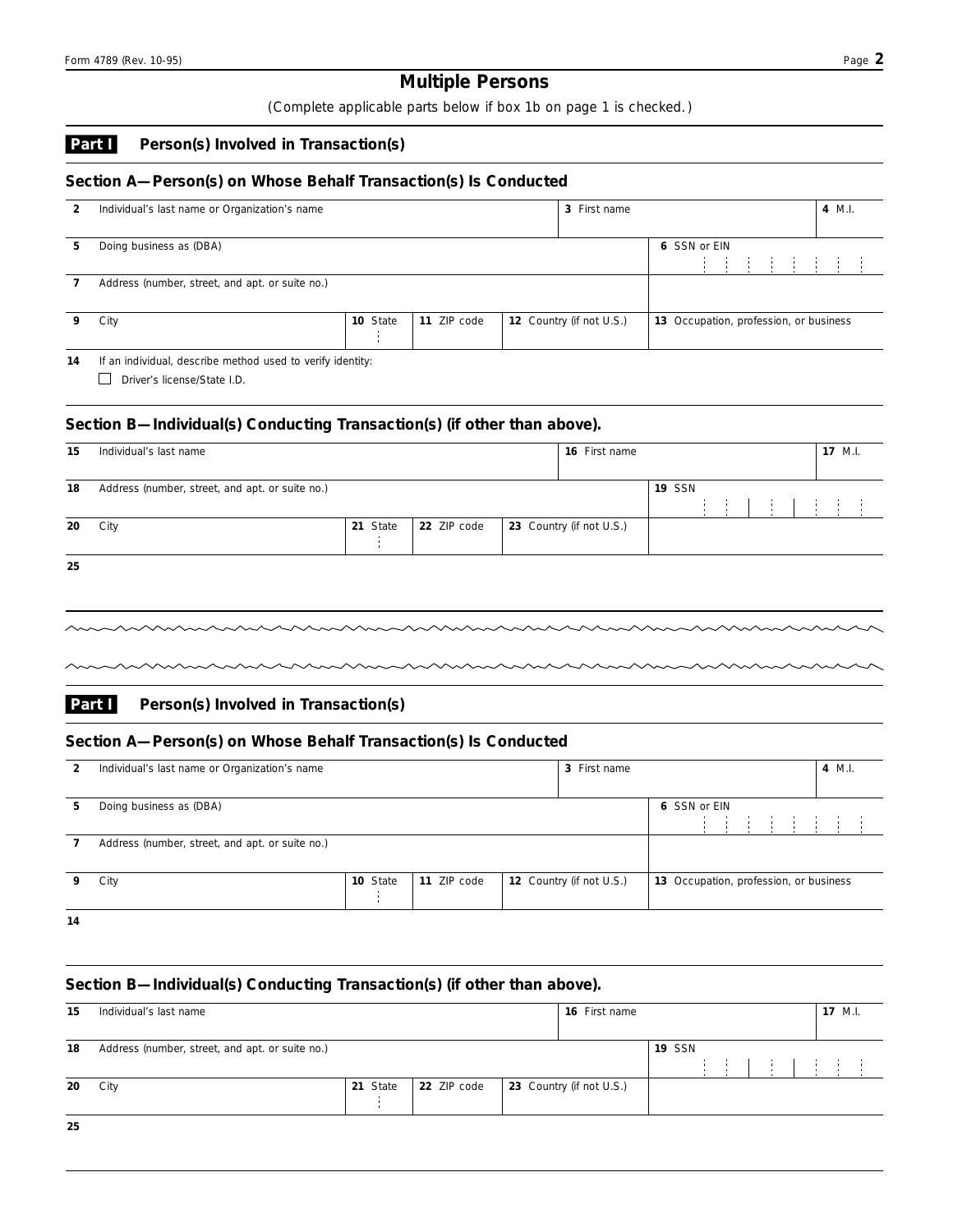**Paperwork Reduction Act Notice.—**The requested information has been determined to be useful in criminal, tax, and regulatory investigations and proceedings. Financial institutions are required to provide the information under 31 U.S.C. 5313 and 31 CFR Part 103. These provisions are commonly referred to as the Bank Secrecy Act (BSA) which is administered by the U.S. Department of the Treasury's Financial Crimes Enforcement Network (FinCEN).

The time needed to complete this form will vary depending on individual circumstances. The estimated average time is 19 minutes. If you have comments concerning the accuracy of this time estimate or suggestions for making this form simpler, we would be happy to hear from you. You can write to the **Internal Revenue Service,** Attention: Tax Forms Committee, PC:FP, Washington, DC 20224. **DO NOT** send this form to this office. Instead, see **When and Where To File** below.

# **Suspicious Transactions**

This Currency Transaction Report (CTR) should NOT be filed for suspicious transactions involving \$10,000 or less in currency OR to note that a transaction of more than \$10,000 is suspicious. Any suspicious or unusual activity should be reported by a financial institution in the manner prescribed by its appropriate federal regulator or BSA examiner. (See Item 37.) If a transaction is suspicious and in excess of \$10,000 in currency, then both a CTR and the appropriate referral form must be filed.

Should the suspicious activity require immediate attention, financial institutions should telephone 1-800-800-CTRS. An Internal Revenue Service (IRS) employee will direct the call to the local office of the IRS Criminal Investigation Division (CID). This toll-free number is operational Monday through Friday, from approximately 9:00 am to 6:00 pm Eastern Standard Time. If an emergency, consult directory assistance for the local IRS CID Office.

# **General Instructions**

**Who Must File.—**Each financial institution (other than a casino, which instead must file Form 8362 and the U.S. Postal Service for which there are separate rules), must file Form 4789 (CTR) for each deposit, withdrawal, exchange of currency, or other payment or transfer, by, through, or to the financial institution which involves a transaction in currency of more than \$10,000. Multiple transactions must be treated as a single transaction if the financial institution has knowledge that (1) they are by or on behalf of the same person, and (2) they result in either currency received (Cash In) or currency disbursed (Cash Out) by the financial institution totaling more than \$10,000 during any one business day. For a bank, a business day is the day on which transactions are routinely posted to customers' accounts, as normally communicated to depository customers. For all other financial institutions, a business day is a calendar day.

Generally, financial institutions are defined as banks, other types of depository institutions, brokers or dealers in securities, money transmitters, currency exchangers, check cashers, issuers and sellers of money orders and traveler's checks. Should you have questions, see the definitions in 31 CFR Part 103.

**When and Where To File.—**File this CTR by the 15th calendar day after the day of the transaction with the IRS Detroit Computing Center, ATTN: CTR, P.O. Box 33604, Detroit, MI 48232-5604 or with your local IRS office. Keep a copy of each CTR for five years from the date filed.

A financial institution may apply to file the CTRs magnetically. To obtain an application to file magnetically, write to the IRS Detroit Computing Center, ATTN: CTR Magnetic Media Coordinator, at the address listed above.

**Identification Requirements.—**All individuals (except employees of armored car services) conducting a reportable transaction(s) for themselves or for another person must be identified by means of an official document(s).

Acceptable forms of identification include a driver's license, military, and military/dependent identification cards, passport, state issued identification card, cedular card (foreign), non-resident alien identification cards, or any other identification document or documents, which contain name and preferably address and a photograph and are normally acceptable by financial institutions as a means of identification when cashing checks for persons other than established customers.

Acceptable identification information obtained previously and maintained in the financial institution's records may be used. For example, if documents verifying an individual's identity were examined and recorded on a signature card when an account was opened, the financial institution may rely on that information. In completing the CTR, the financial institution must indicate on the form the method, type, and number of the identification. Statements such as "known customer" or "signature card on file" are not sufficient for form completion.

**Penalties.—**Civil and criminal penalties are provided for failure to file a CTR or to supply information or for filing a false or fraudulent CTR. See 31 U.S.C. 5321, 5322 and 5324.

#### **For purposes of this CTR, the terms below have the following meanings:**

**Currency.—**The coin and paper money of the United States or any other country, which is circulated and customarily used and accepted as money.

**Person.—**An individual, corporation, partnership, trust or estate, joint stock company, association, syndicate, joint venture or other unincorporated organization or group.

**Organization.—**Person other than an individual.

**Transaction In Currency.—**The **physical** transfer of currency from one person to another. This does not include a transfer of funds by means of bank check, bank draft, wire transfer or other written order that does not involve the physical transfer of currency.

**Negotiable Instruments.—**All checks and drafts (including business, personal, bank, cashier's and third-party), money orders, and promissory notes. For purposes of this CTR, all traveler's checks shall also be considered negotiable instruments. All such instruments shall be considered negotiable instruments whether or not they are in bearer form.

# **Specific Instructions**

Because of the limited space on the front and back of the CTR, it may be necessary to submit additional information on attached sheets. Submit this additional information on plain paper attached to the CTR. Be sure to put the individual's or organization's name and identifying number (items 2, 3, 4, and 6 of the CTR) on any additional sheets so that if it becomes separated, it may be associated with the CTR.

**Item 1a. Amends Prior Report.—**If this CTR is being filed because it amends a report filed

previously, check Item 1a. Staple a copy of the original CTR to the amended one, complete Part III fully and only those other entries which are being amended.

**Item 1b. Multiple Persons.—**If this transaction is being conducted by more than one person or on behalf of more than one person, check Item 1b. Enter information in Part I for one of the persons and provide information on any other persons on the back of the CTR.

**Item 1c. Multiple Transactions.—**If the financial institution has knowledge that there are multiple transactions, check Item 1c.

# **PART I - Person(s) Involved in Transaction(s)**

Section A **must** be completed. If an individual conducts a transaction on his own behalf, complete Section A; leave Section B BLANK. If an individual conducts a transaction on his own behalf and on behalf of another person(s), complete Section A for each person; leave Section B BLANK. If an individual conducts a transaction on behalf of another person(s) complete Section B for the individual conducting the transaction, and complete Section A for each person on whose behalf the transaction is conducted of whom the financial institution has knowledge.

**Section A. Person(s) on Whose Behalf Transaction(s) Is Conducted.—**See instructions above.

**Items 2, 3, and 4. Individual/Organization Name.—**If the person on whose behalf the transaction(s) is conducted is an individual, put his/her last name in Item 2, first name in Item 3 and middle initial in Item 4. If there is no middle initial, leave item 4 BLANK. If the transaction is conducted on behalf of an organization, put its name in Item 2 and leave Items 3 and 4 BLANK.

**Item 5. Doing Business As (DBA).—**If the financial institution has knowledge of a separate "doing business as" name, enter it in Item 5. For example, Johnson Enterprises DBA PJ's Pizzeria.

**Item 6. Social Security Number (SSN) or Employer Identification Number (EIN).—**Enter the SSN or EIN of the person identified in Item 2. If none, write NONE.

**Items 7, 9, 10, 11 and 12. Address.—**Enter the permanent street address including zip code of the person identified in Item 2. Use the Post Office's two letter state abbreviation code. A P.O. Box should not be used by itself and may only be used if there is no street address. If a P.O. Box is used, the name of the apartment or suite number, road or route number where the person resides must also be provided. If the address is outside the U.S., provide the street address, city, province, or state, postal code (if known), and the name of the country.

**Item 8. Date of Birth.—**Enter the date of birth. Six numerals must be inserted for each date. The first two will reflect the month of birth, the second two the calendar day of birth, and the last two numerals the year of birth. Zero (0) should precede any single digit number. For example, if an individual's birth date is April 3, 1948, Item 8 should read 04 03 48.

**Item 13. Occupation, Profession, or Business.—**Identify fully the occupation, profession or business of the person on whose behalf the transaction(s) was conducted. For example, secretary, shoe salesman, carpenter, attorney, housewife, restaurant, liquor store, etc. Do not use non-specific terms such as merchant, self-employed, businessman, etc.